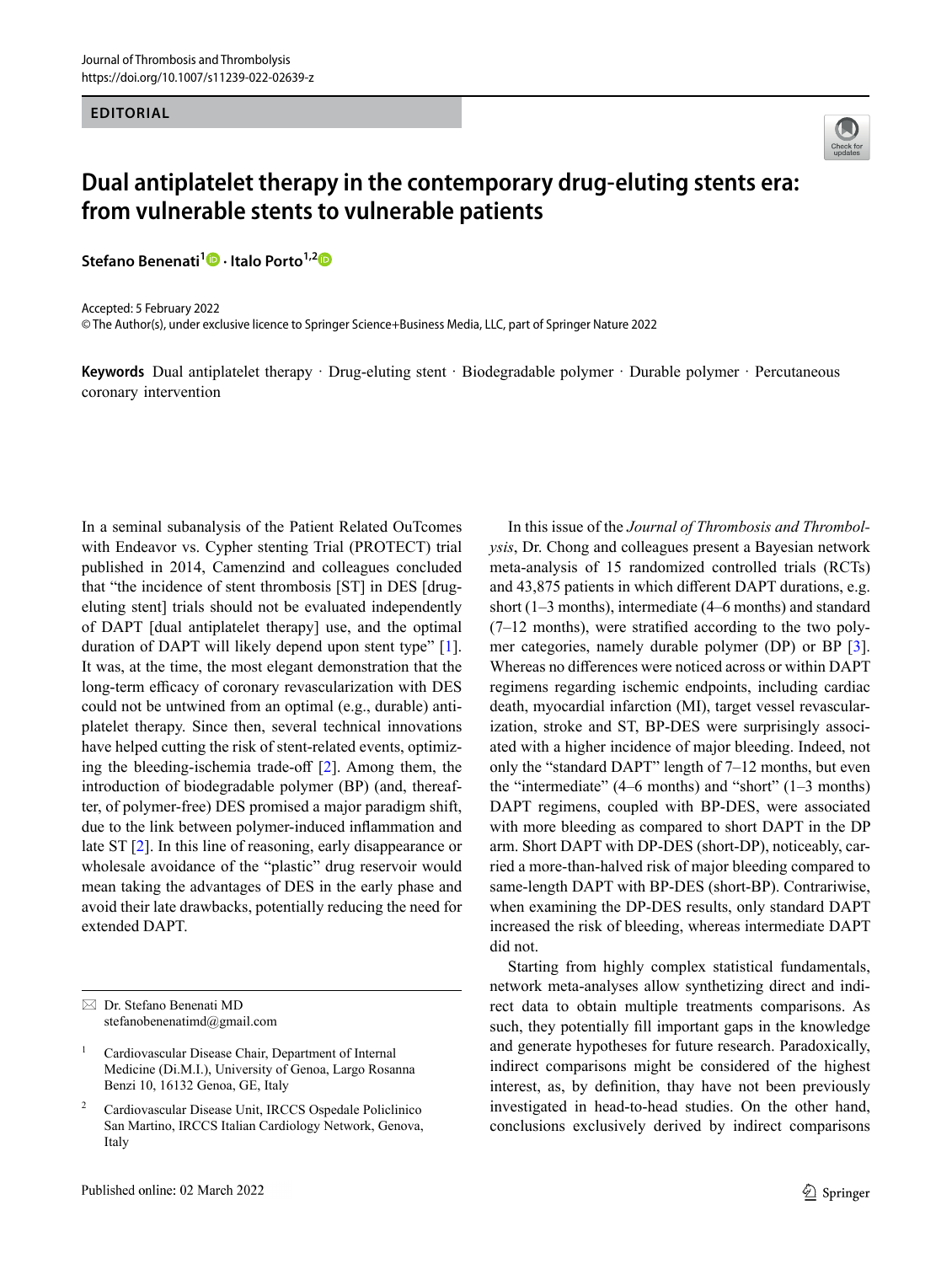should be cautiously interpreted. This might be the case for the work by Dr. Chon and colleagues, in which various comparisons, including that between short-BP and short-DP and that between the latter strategy and intermediate DAPT with BP-DES, are entirely built in the absence of direct data.

While the increased probability of major bleeding with standard DAPT, as compared to the short one, was already reported [[4,](#page-1-4) [5](#page-1-5)], the striking advantage of the short-DP group compared to the short-BP one is, at first sight, surprising. As the Authors themselves acknowledge, this finding is hardly explainable on the base of the sole stent design and likely influenced by the differences between the RCTs included in each arm. Specifically, it is not difficult to notice that the "driving force" of the BP-based regimens, especially for the short-BP arm, is the GLOBAL LEADERS trial [[6](#page-1-6)], currently the largest RCT comparing a short DAPT regimen (1 month) with a standard one. According to the trial design, patients in the experimental arm received aspirin and ticagrelor for 1 month followed by ticagrelor monotherapy for 23 months, irrespective of clinical presentation, whereas the control arm was treated with a 12-month association of aspirin and ticagrelor (in patients with acute coronary syndromes, ACS) or clopidogrel (in those with chronic coronary syndromes), followed by aspirin monotherapy. The study failed to prove the superiority of the experimental treatment for the composite outcome of death and new Q-wave MI, showing substantial equipoise between the two arms for all considered bleeding endpoints. Several hypotheses have been put forward to explain the study findings regarding the latter outcomes. These include the blunted benefit of the experimental strategy in chronic patients, in whom the comparator was the association of aspirin and clopidogrel, rather than aspirin and ticagrelor; the confounding effect of the second year of treatment, during which the experimental arm (ticagrelor 90 mg twice a day) was in fact compared with aspirin monotherapy rather than with DAPT itself, partially dissipating the beneficial effect obtained during the first year [[7](#page-1-7)]; the open-label design and the absence of an external adjudication committee.

All together, these aspects might have "neutralized" the differences between short-BP and standard-length DAPT coupled with BP-DES, potentially explaining the comparable advantage of short-DP over both those strategies with regard to bleeding.

As elegantly proven by Chong et al. [[3\]](#page-1-0) and already shown by other studies  $[8]$  $[8]$  $[8]$ , in the "modern DES" era, the demonstration of large efficacy divergences between different stent platforms, even across increasingly short DAPT regimens, is far-fetched. As devices become safer and safer, cardiologists should probably try to tailor DAPT duration according to a comprehensive evaluation of patient's vulnerability (intended as the proneness to both ischemic and bleeding events), rather than to the features of each specific device [[9](#page-1-3)].

**Supplementary Information** The online version contains supplementary material available at [https://doi.org/10.1007/s11239-](http://dx.doi.org/10.1007/s11239-022-02639-z) [022-02639-z.](http://dx.doi.org/10.1007/s11239-022-02639-z)

## **Acknowledgements** none.

**Conflict of interest** Dr. Benenati has no conflicts of interest to disclose. Prof. Porto reports grants and personal fees from AstraZeneca, personal fees from Daiichi Sankyo, personal fees from Terumo Corporation, personal fees from Biotronik, personal fees from Bayer, personal fees from Amgen, personal fees and non-financial support from Abiomed, outside the present work.

## **References**

- <span id="page-1-1"></span>1. Camenzind E, Boersma E, Wijns W et al (2014) Modifying effect of dual antiplatelet therapy on incidence of stent thrombosis according to implanted drug-eluting stent type. Eur Heart J Aug 1(29):1932–1948. [https://doi.org/10.1093/eurheartj/ehu084](http://dx.doi.org/10.1093/eurheartj/ehu084)
- <span id="page-1-2"></span>2. Torii S, Jinnouchi H, Sakamoto A et al (2020) Drug-eluting coronary stents: insights from preclinical and pathology studies. Nat Rev Cardiol Jan 17(1):37–51. [https://doi.org/10.1038/](http://dx.doi.org/10.1038/s41569-019-0234-x) [s41569-019-0234-x](http://dx.doi.org/10.1038/s41569-019-0234-x)
- <span id="page-1-0"></span>3. Chong B, Goh RSJ, Kong G et al (2022) Comparison of biodegradable and newer generation durable polymer drug-eluting stents with short-term dual antiplatelet therapy: a systematic review and Bayesian network meta-analysis of randomized trials comprising of 43,875 patients. J Thromb Thrombolysis Jan 4. [https://doi.org/10.1007/s11239-021-02628-8](http://dx.doi.org/10.1007/s11239-021-02628-8)
- <span id="page-1-4"></span>4. Benenati S, Crimi G, Canale C et al (2020) Duration of dual antiplatelet therapy and subsequent monotherapy type in patients undergoing drug eluting stent implantation: a network Metaanalysis. Eur Heart J Cardiovasc Pharmacother Nov 2. [https://](http://dx.doi.org/10.1093/ehjcvp/pvaa127) [doi.org/10.1093/ehjcvp/pvaa127](http://dx.doi.org/10.1093/ehjcvp/pvaa127)
- <span id="page-1-5"></span>5. Benenati S, Galli M, De Marzo V et al (2021) Very short vs. long dual antiplatelet therapy after second generation drug-eluting stents in 35 785 patients undergoing percutaneous coronary interventions: a meta-analysis of randomized controlled trials. Eur Heart J Cardiovasc Pharmacother Mar 15(2):86–93. [https://doi.](http://dx.doi.org/10.1093/ehjcvp/pvaa001) [org/10.1093/ehjcvp/pvaa001](http://dx.doi.org/10.1093/ehjcvp/pvaa001)
- <span id="page-1-6"></span>6. Vranckx P, Valgimigli M, Juni P et al (2018) Ticagrelor plus aspirin for 1 month, followed by ticagrelor monotherapy for 23 months vs aspirin plus clopidogrel or ticagrelor for 12 months, followed by aspirin monotherapy for 12 months after implantation of a drug-eluting stent: a multicentre, open-label, randomised superiority trial. Lancet Sep 15(10151):940-949. [https://doi.](http://dx.doi.org/10.1016/S0140-6736(18)31858-0) [org/10.1016/S0140-6736\(18\)31858-0](http://dx.doi.org/10.1016/S0140-6736(18)31858-0)
- <span id="page-1-7"></span>7. Tomaniak M, Chichareon P, Onuma Y et al (2019) Benefit and Risks of Aspirin in Addition to Ticagrelor in Acute Coronary Syndromes: A Post Hoc Analysis of the Randomized GLOBAL LEADERS Trial. JAMA Cardiol Nov 1(11):1092–1101. [https://](http://dx.doi.org/10.1001/jamacardio.2019.3355) [doi.org/10.1001/jamacardio.2019.3355](http://dx.doi.org/10.1001/jamacardio.2019.3355)
- <span id="page-1-8"></span>8. Dangas G, Baber U, Sharma SK et al (2021) Safety and Efficacy of Ticagrelor Monotherapy According to Drug-Eluting Stent Type: The TWILIGHT-STENT Study. EuroIntervention Aug 26. [https://doi.org/10.4244/EIJ-D-21-00721](http://dx.doi.org/10.4244/EIJ-D-21-00721)
- <span id="page-1-3"></span>9. Galli M, Angiolillo DJ (2021) Antiplatelet therapy in percutaneous coronary intervention: latest evidence from randomized